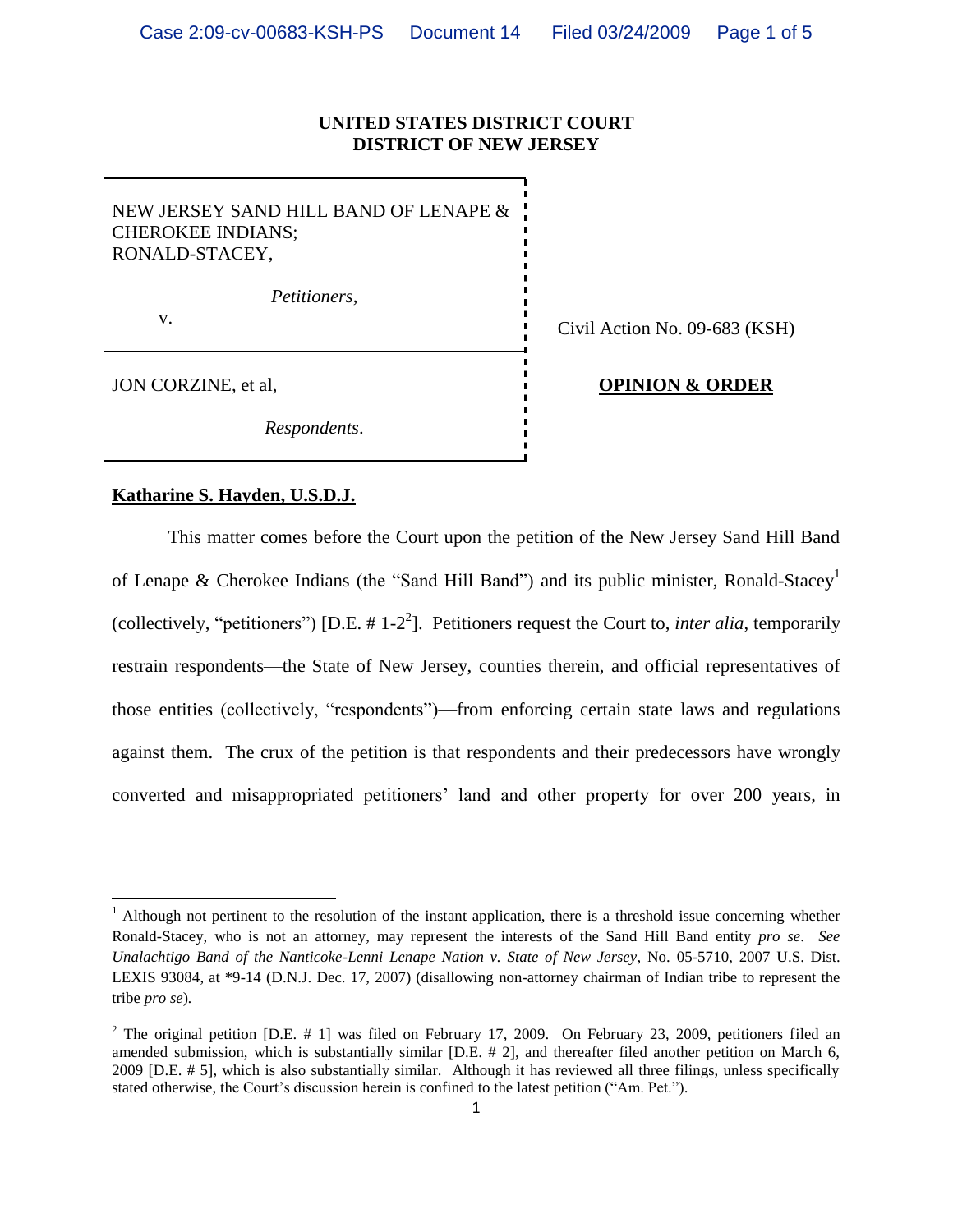violation of federal constitutional and statutory protections. Am. Pet. ¶¶ 18-24. As a result,

petitioners argue, the

acts of Respondent are under color of law because the state of New Jersey did not exist as a governmental or corporate entity, thus making all sales or relinquishment of Petitioner's land, Right, Privileges, and Immunities moot and null and void. As a result the political and corporate subdivisions could not have been in existence. Respondent State of New Jersey is De facto in that acts of State of New Jersey are without authority or fraudulent from their inception. Respondent State of New Jersey, their political subdivisions are De facto in that Counties are without authority in that the state of New Jersey failed to ratify its Constitution prior to the establishment of said Counties.

Am. Pet.  $\P$  28-30.<sup>3</sup> Petitioners also allege that they have been unlawfully deprived of representation on the New Jersey Commission on Indian Affairs. Am. Pet. ¶¶ 25-26. Finally, petitioners demand damages of "999,999,999 one ounce Gold American Eagles issued by the American Treasury" as a result of respondents' alleged unlawful acts. Orig. Pet., Prayer for Relief  $\P$  (a).

Petitioners request the Court to issue a temporary restraining order against Respondent[s]

to enjoin them from doing any of the following:

enforcing hunting and fishing restrictions against Petitioner, sale and water usage from disputed lands, from the spending of revenue from disputed land, water and resources, and an injunction against said revenue, from formal recognition of any Indian entity in the Petitioners jurisdiction, from further formal hearings of the New Jersey Commission on Indian Affairs, collection of tolls and fees against Petitioner including registration fees for any vehicles bridge tolls, parking meter fees, park entrance fees, from taxes of whatever nature and in any form.

Am. Pet., Prayer for Relief,  $\P$  (b).

 $\overline{\phantom{a}}$  $3$  All quotations from the petition are verbatim.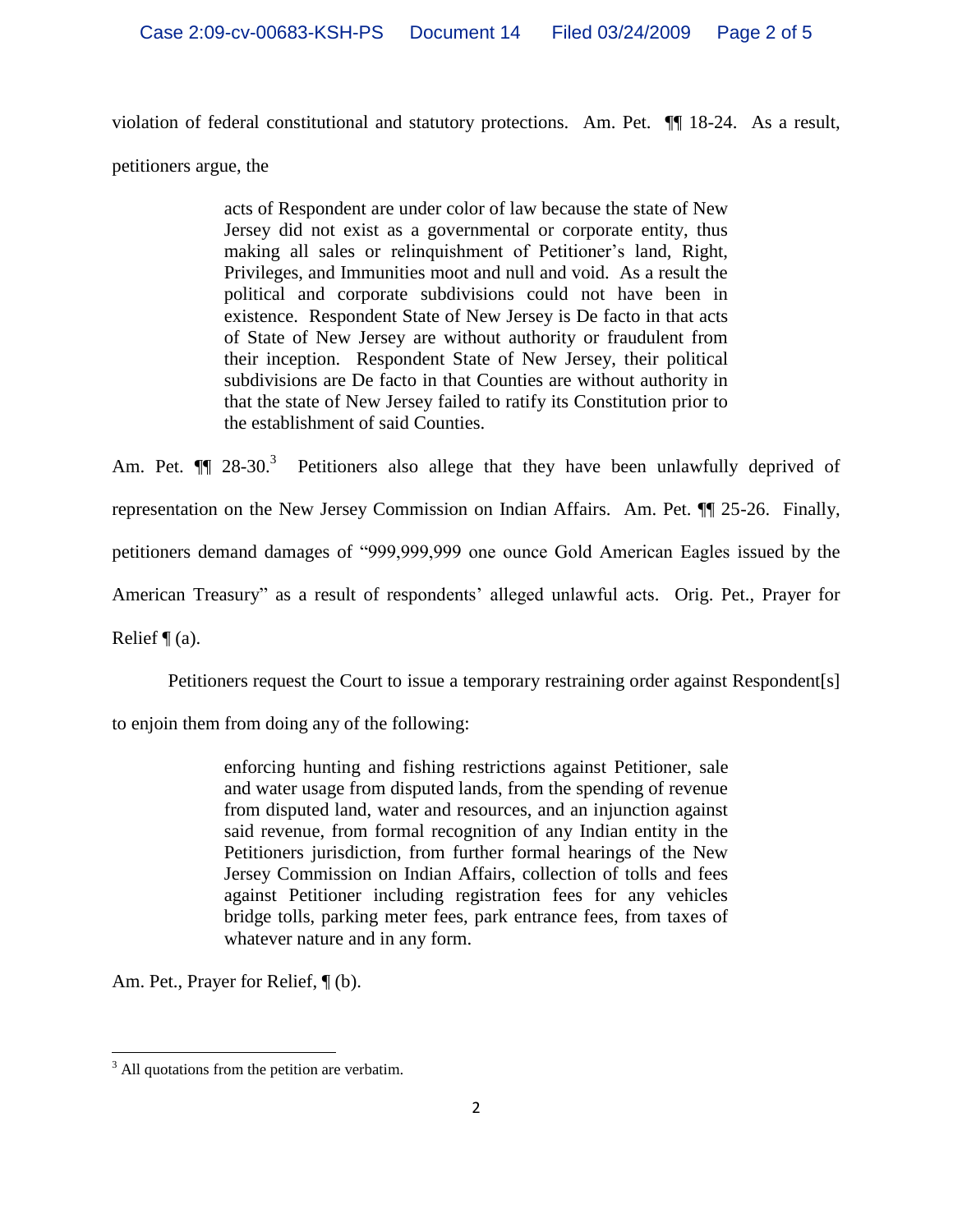Petitioners also request that a three-judge panel be convened pursuant to 28 U.S.C. § 2284(a), which states: "A district court of three judges shall be convened when otherwise required by Act of Congress, or when an action is filed challenging the constitutionality of the apportionment of congressional districts or the apportionment of any statewide legislative body." The statute further provides that:

> Upon the filing of a request for three judges, the judge to whom the request is presented shall, *unless he determines that three judges are not required*, immediately notify the chief judge of the circuit, who shall designate two other judges, at least one of whom shall be a circuit judge. . . .

## 28 U.S.C. § 2284(b)(1)-(2) (emphasis added).

Section 2284 envisions a screening function for the single district judge to whom a threejudge panel request is made: "When an application for a statutory three-judge court is addressed to a district court, the court's inquiry is appropriately limited to determining whether the constitutional question raised is substantial, whether the complaint at least formally alleges a basis for equitable relief, and whether the case presented otherwise comes within the requirements of the three-judge statute." *Idlewild Bon Voyage Liquor Corp. v. Epstein*, 370 U.S. 713, 715 (1962), *superseded by statute on other grounds*, *see Morrill v. Weaver*, 224 F. Supp. 2d 882, 887 (E.D. Pa. 2002); *see also James v. Tuck*, 77 Fed. App'x 754, 754 (5th Cir. 2003) ("A single-judge district court has the authority to determine whether a three-judge court is required, and a three-judge court is not required if the claim is wholly insubstantial or completely without merit.") (internal quotations omitted).

The statute also permits a single district judge to "grant a temporary restraining order on a specific finding, based on evidence submitted, that specified irreparable damage will result if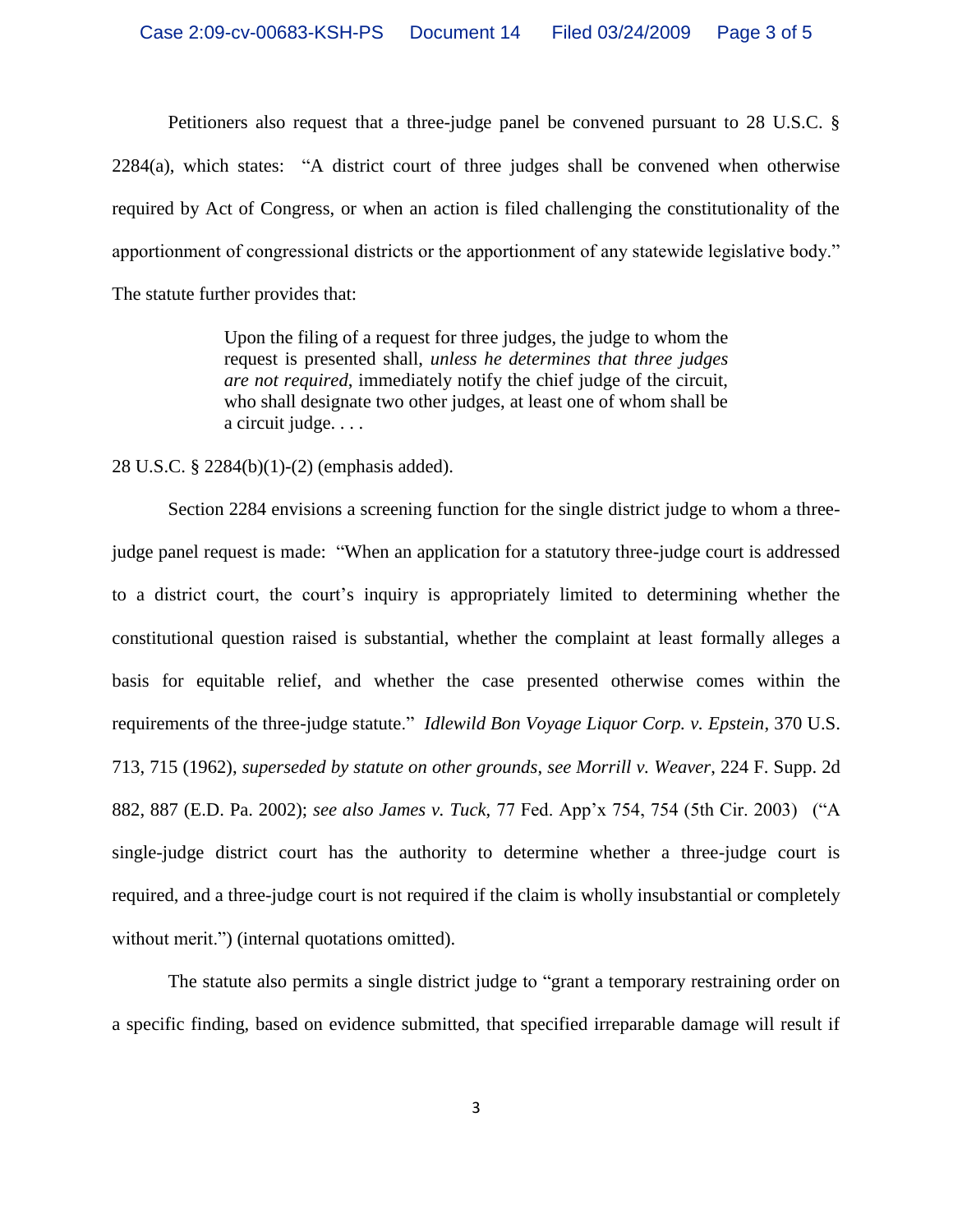the order is not granted . . . ." 28 U.S.C.  $\S$  2284(b)(3). By negative implication, then, a single judge may also deny an application for temporary restraints where such is unwarranted:

> a temporary restraining order may be granted by a single district court judge, prior to the convening of a three judge court, pursuant to 28 U.S.C. § 2284(3) in order to prevent irreparable injury *if the requesting party clearly establishes that it has a reasonably good chance of ultimate success on the merits and that irreparable damage will result from a denial of the injunction*.

*Salem Inn, Inc. v. Frank*, 408 F. Supp. 852, 856 (S.D.N.Y. 1976) (emphasis added). More specifically, to obtain a temporary restraining order, the applicant must show: "(1) a likelihood of success on the merits; (2) that it will suffer irreparable harm if the injunction is denied; (3) that granting preliminary relief will not result in even greater harm to the nonmoving party; and (4) that the public interest favors such relief." *Kos Pharms. Inc. v. Andrx Corp.*, 369 F.3d 700, 708 (3d Cir. 2004).

The Court denies petitioners' application for temporary restraints. The petition fails to clearly establish that the present circumstances necessitate emergent relief. Although petitioners allege that violations of their allegedly protected constitutional and statutory rights are "irreparable injury per se," they do not state what the irreparable injuries are or why they are irreparable. *See* Am. Pet. ¶¶ 39, 50, 56, 61, 67. *See Huertas v. City of Camden*, No. 05-5375, 2007 U.S. Dist. LEXIS 11375, at \*20-21 (D.N.J. Feb. 14, 2007) (denying application for temporary restraining order where claim of irreparable injury and other required elements are alleged in unspecified and conclusory manner). Most important, the third and fourth factors strongly counsel against the restraints requested. Petitioners are seeking an emergent statewide edict that would enjoin the orderly enforcement of applicable state laws by every county within New Jersey and by the State itself. Doing so would create significant upheaval in respondents'